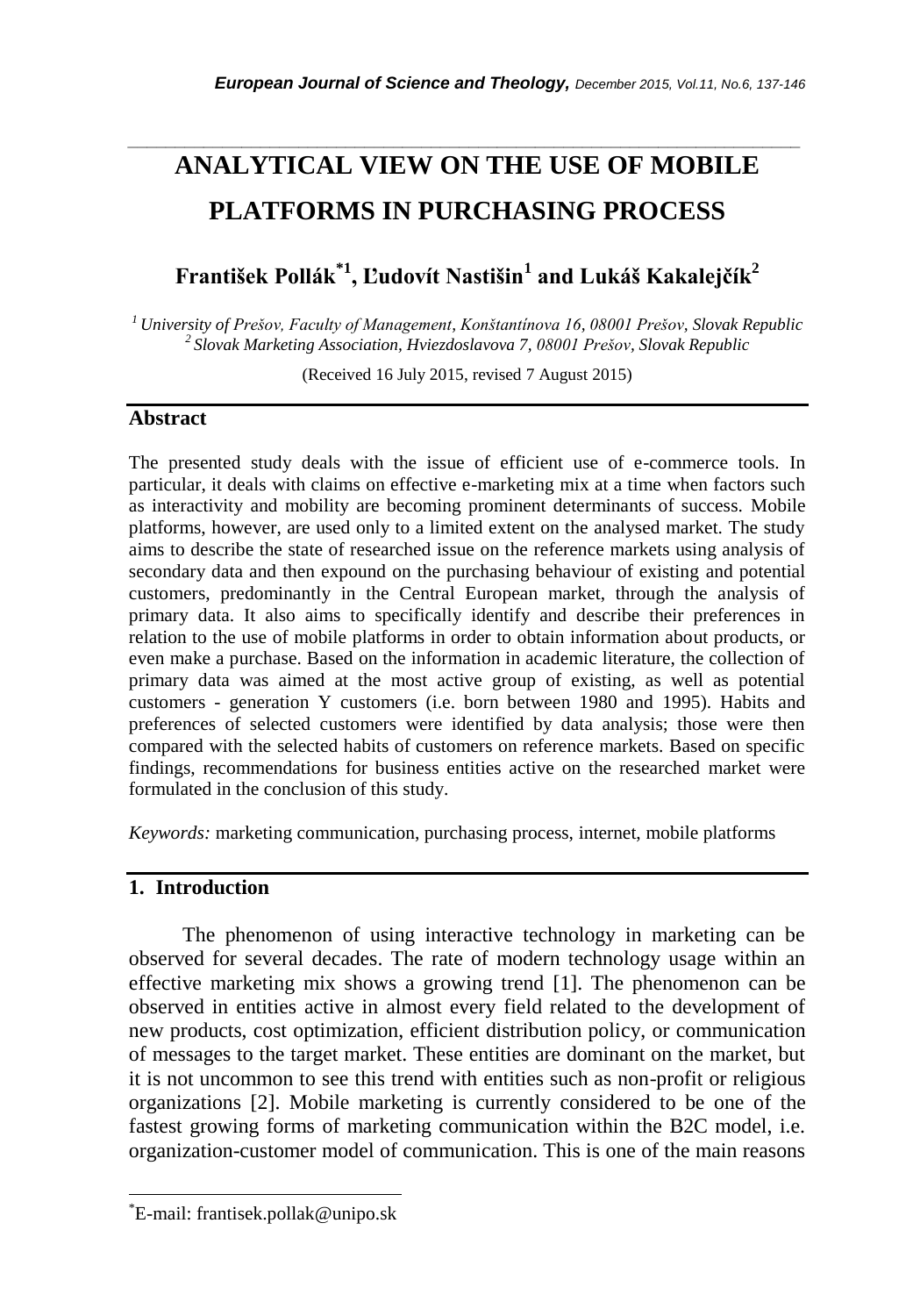why many organizations try to incorporate mobile platforms into their portfolios of marketing activities and get the most out of them [3].

#### **2. Current state of knowledge of the analysed issue**

Platform which we use for communication and interaction are increasingly diverse [4]. Most users currently access the Internet using their mobile phones or tablets [5]. This has contributed to the development of mobile marketing. Mobile marketing is regarded as a form of marketing communication, which is displayed on mobile devices [6]. Kaplan [7] defines mobile marketing as any marketing activity conducted through a ubiquitous network to which consumers are constantly connected using personal mobile devices. Another view on the issue offer Becker and Arnold [8]. They define mobile marketing as the sum of practices that enable organizations to communicate and engage their audience in an interactive and relevant manner through a mobile device or network. Mobile commerce is a concept in which products are sold and purchased via mobile devices [9] and constitutes mobile devices usage within a business operation [10]. Samuelsson and Dholakia [11] further argue that mobile business provides opportunities to reach customers on more locations for the purpose of personalization of services offered in a new way. The rate of growth of mobile commerce on developed markets reached 71% in the last year compared to 2012, when the turnover of 30.5 billion USD [12] was reached. However, it is important to note that one of the most critical factors affecting the success of mobile marketing is how well marketing experts know and understand a wide range of tasks that customers carry out in their personal as well as professional lives [13]. Because consumers - demand side use mobile devices, pressure is created on the offer side. Organizations under market pressure are forced to adapt their communication channels so as to be able to quickly and efficiently display information on smaller screens of mobile devices [14]. According to Tan [9, p. 75] a mobile optimized website is the one that allows a smooth displaying on a mobile device. For this purpose, a mobile version of a website or responsive design can be created [15]. Mobile version of a website is a simplified website customized for requirements of mobile devices. It is usually located on a separate subdomain [16]. It is simplified because users accessing it are usually only interested in certain parts of it, not its full contents [17]. On the other hand, responsive web design means that content of a website fits the screen size of a used device [18]. Responsive design is usually a better choice as it performs well on all devices and requires less maintenance in the medium term [19]. At present, in addition to optimized websites, mobile applications reflecting content of a website are also used for B2C communication. These applications are designed to meet user requirements addressed to companies that provide these applications [20]. According to Grant and Meadows [21] the use of mobile wallets is, mobile banking and mobile shopping is on the rise. Because many customers buy products online, providing a mobile application can improve their experience with a positive effect on the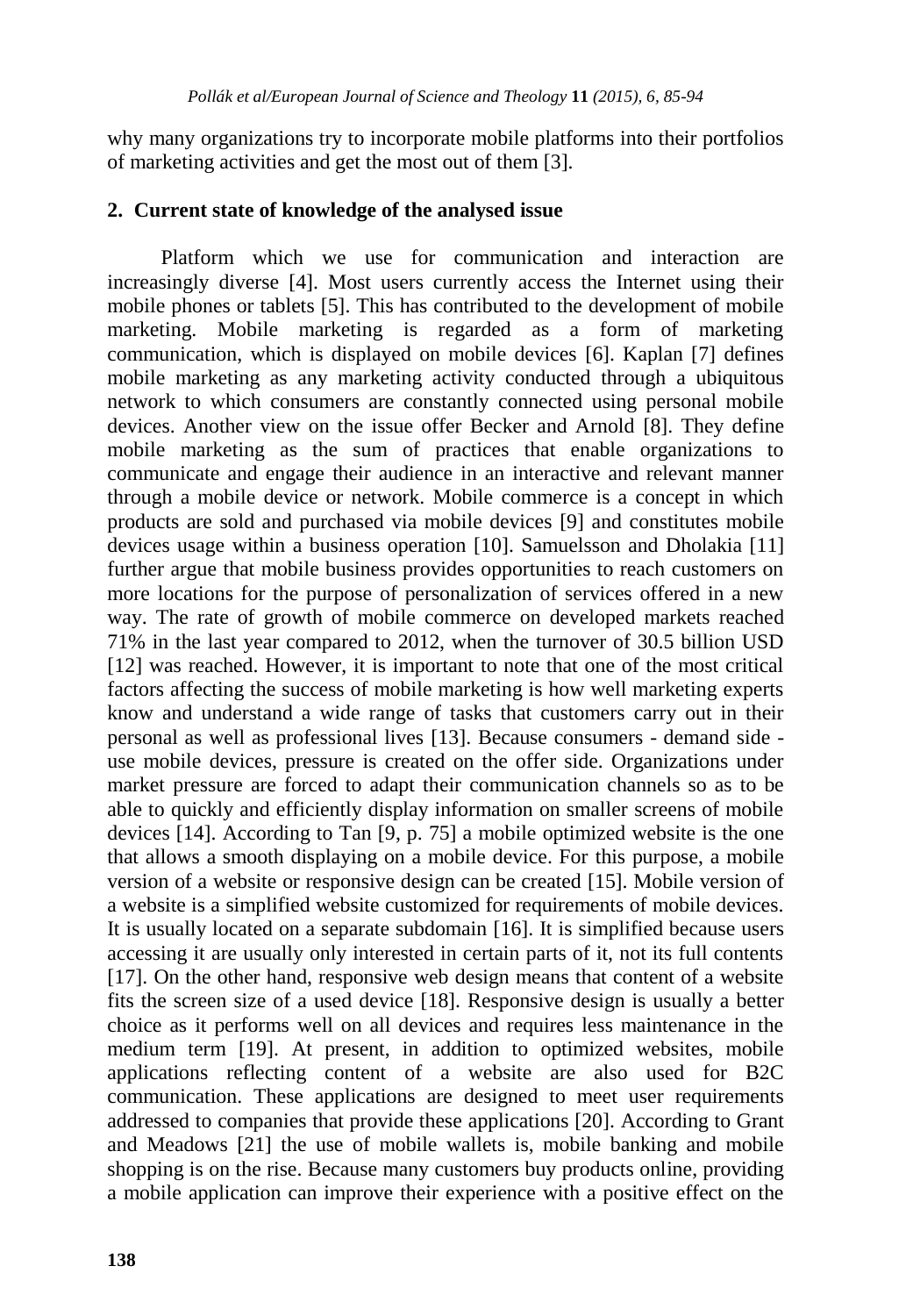purchasing behaviour [22, 23]. Amazon, for example, provides a purchasing application for its customers [24]. Speaking of mobile applications, it is important to note that for advertisers they represent a new place for their advertising [25]. Advertising in a mobile application is a form of interactive promotion, which is displayed in a mobile application in various forms [26]. Based on the information in academic literature [27-31], as well as business practices we can say that mobile marketing is a certain degree of mobile commerce. However, in spite of the growing number of academic research, the overall summary on mobile marketing is not as consistent and somewhat fragmented. In geographical conditions of the Central European market this is a relatively new phenomenon. Available data come largely from research conducted in Anglo-Saxon countries. The Salesforce survey [Salesforce, *2014 Mobile Behavior Report: Combining mobile device tracking and consumer survey data to build a powerful mobile strategy,* http://www.exacttarget.com/ sites/exacttarget/files/deliverables/etmc-2014mobilebehaviorreport.pdf] was carried out on a sample of 470 users, of which 265 used smartphones only, and the remaining 205 used smartphones and tablets. The data were collected between 15 December 2013 and 15 January 2014. 85% of respondents of this survey replied that mobile devices are a central part of their daily lives. It is up to 90% within the age group 18-24. 76% of smartphone users search for information using a mobile web browser. The survey found that 80% of mobile users subscribe to a newsletter in order to get coupons. 63% of respondents can get such coupons following company profiles on social networks.

In January 2014 Inmar Organization [Inmar, *2014 Coupon Trends Report*, 2014, http://go.inmar.com/rs/inmar/images/Inmar\_2014\_Coupon\_Trends\_ Report.pdf] conducted a survey of 1,091 respondents aged 18 to 69 years. According to the survey 66% of users, who expressed an interest in digital coupon, use smartphones. 44% of respondents would like to be able to submit a coupon when buying using a mobile phone. 39% of respondents would like to receive coupons for goods which they purchase regularly, directly on their mobile phones. The Ashraf and Kamal [32] survey was conducted on a sample of 164 respondents from universities in Islamabad and Karachi. The data were collected between December 2009 and January 2010. The results of this survey say that innovativeness of consumers positively influences their attitude toward mobile marketing. Mobile devices are therefore accepted as a promotional medium.

Google Shopper Marketing Council [Google shopper marketing council, *Mobile In-Store Research: How in-store shoppers are using mobile devices*, 2013, http://www.marcresearch.com/pdf/Mobile\_InStore\_Research\_Study.pdf] conducted a survey between October and December 2012 on a sample of 1,507 smartphone owners. 62% of standard customers using smartphones indicated that they use their smartphones as an assistant when buying at least once a month. 17% of customers using smartphones indicated that they use their smartphones for purchasing at least once a week, while agree that use their smartphones for products research. 90% of respondents said they used their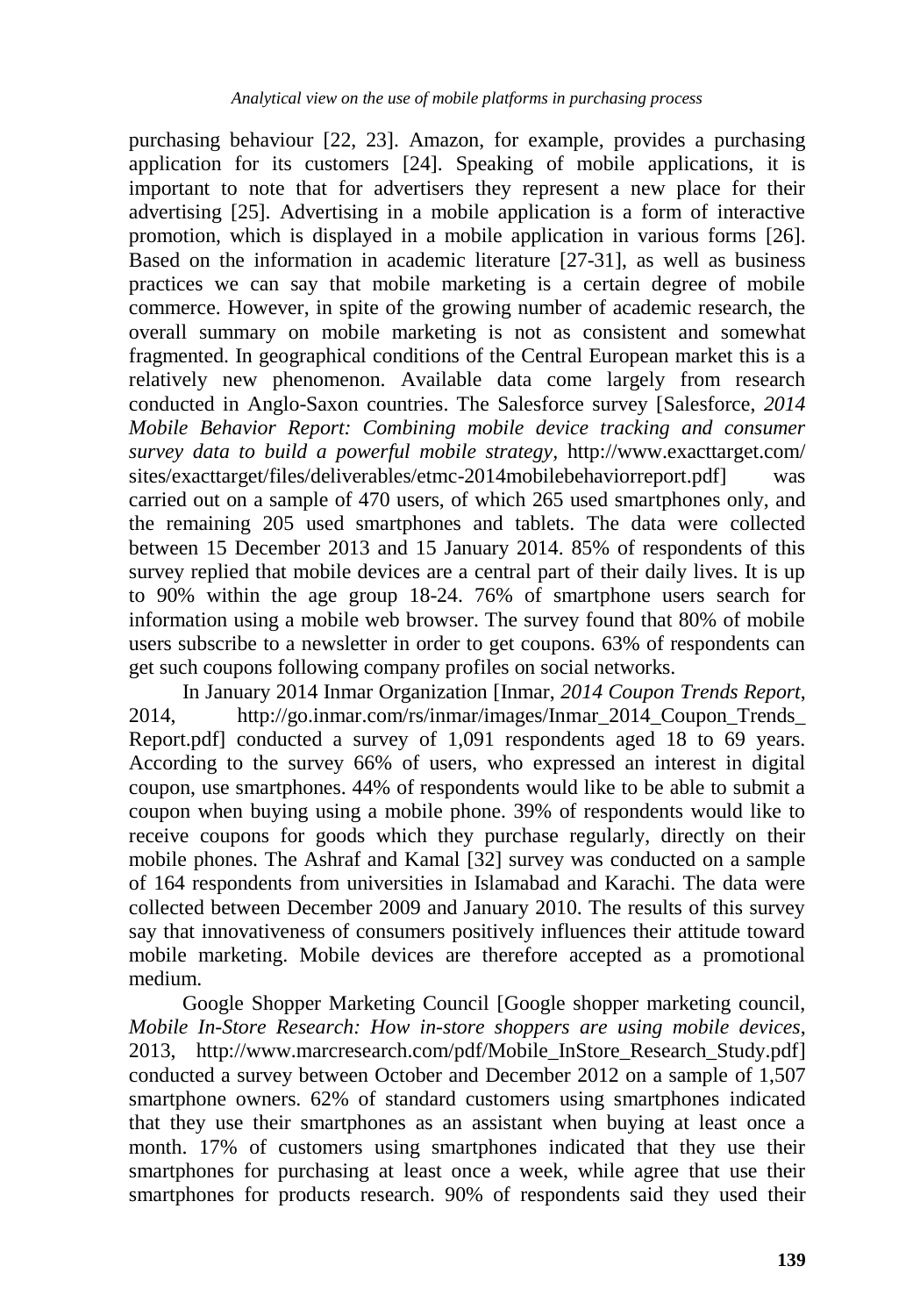mobile phones for pre-purchase activities. The survey further claims that comparing prices during purchase is the most common activity across all categories.

# **3. Objectives and methods**

The study aims to describe the state of researched issue on the reference markets using analysis of secondary data and then expound on the purchasing behaviour of existing and potential customers, predominantly in the Central European market, through the analysis of primary data. It also aims to specifically identify and describe customer preferences in relation to mobile platforms usage in order to obtain information about products, or even make a purchase. By decomposing the primary objective, the following partial objectives were formulate: Firstly, the aim was to ascertain the ratio between the use of mobile platforms (represented by devices such as smartphones or tablets) and the use of classical electronic platforms (represented desktop computers or laptops) within a selected customer group on the selected market while making the actual purchase decisions in any of the steps of the shopping process (the purchase might not have been made and a mobile phone or tablet could only serve as a source of information about a purchased product). Further, to determine whether there is a statistically significant correlation between the ratio of platforms usage (classical electronic platforms as opposed to mobile platforms) and purchasing products using mobile platforms. Finally, the objective was to identify, what product categories respondents purchase using mobile platforms on the selected market. A questionnaire survey was carried out in order to collect empirical material. The questionnaire was designed using Google's online platform and included a total of 9 questions, seven of which were closed questions, one was an open and one a semi-open question. Distribution of the questionnaire was conducted via Facebook. The basic group consisted of all Internet users on the researched market. The sample was extracted from the core set nonrandomly. Based on the information in academic literature [33], the collection of primary data was aimed at the most active group of potential customers - generation Y customers (i.e. born between 1980 and 1995). For purposes of the analysis the sample consisted of full-time and parttime students of the Faculty of Management of the University of Prešov, Faculty of Economics and Faculty of Electrical Engineering and Computer Science of the Technical University in Košice who by the time of the survey owned a Facebook profile, and at the same time were members of at least one of several dozens of visible groups connected with a given faculty on Facebook. The participants formed a selected sample of potential, as well as existing customers actively using the Internet and social networks, localized on the target market. For further processing, the chosen respondents were classified, based on their age, as being part of the Generation Y group (i.e. born between 1980 and 1995). The selection of respondents was a prerequisite for accurate unification of subsequent recommendations with the respect to a specific customer group. The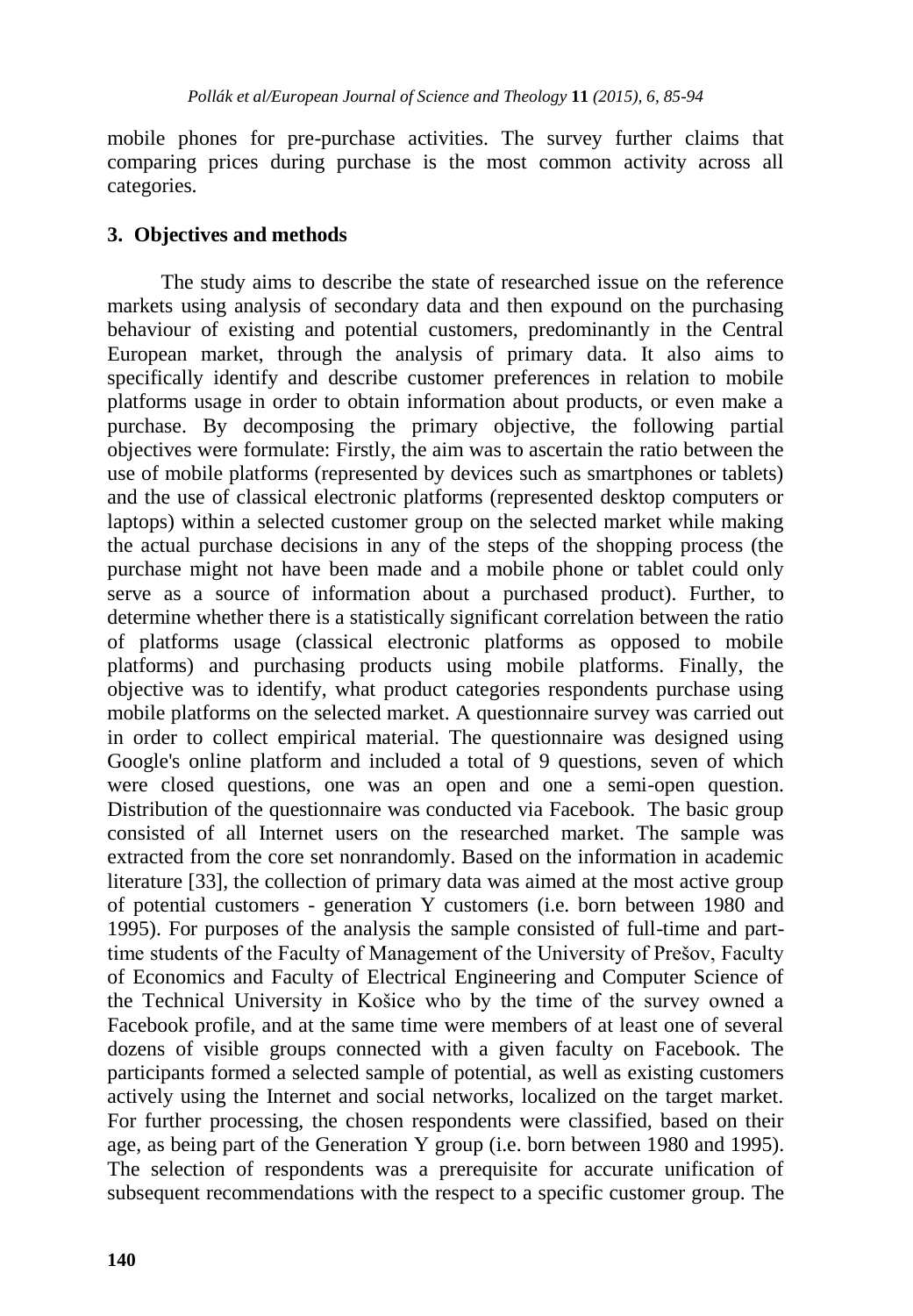survey was conducted during January 2015. Microsoft Excel 2010, and StatSoft STATISTICA 12 were used for processing and evaluation of the questionnaire survey.

### **4. Results and discussion**

Total of 413 respondents participated on the survey, and 331 respondents were selected for further processing (members of the Generation Y group based on age). 214 women and 117 men took part. The age of respondents ranged between 20 and 28 years, while the average age was 23.21 years. The median was at 23 years and the resulting standard deviation was 1.96.

#### *4.1. Share of device usage*

As shown in Figure 1, only 1.81% of respondents used exclusively desktop or mobile devices/platforms during the actual purchase decisions in any of the steps of the purchasing process. On the other hand, mobile and desktop devices use up to 54.69% of the respondents. Based on Figure 3 it is clear that, regardless of the share of usage, 98.19% of respondents use mobile devices.



Figure 1. Share of usage of desktop and mobile devices among the respondents.

In practice, this means that if a target group of business entities corresponds with the identified research sample, those business entities, when conducting online marketing and business activities, should provide an equal experience for customers (existing or potential) using desktop computers and customers using mobile devices. This finding is, moreover, supports the fact that following customers' purchase paths using digital analysis is more difficult due to the fact that customers often accesses a website on different devices.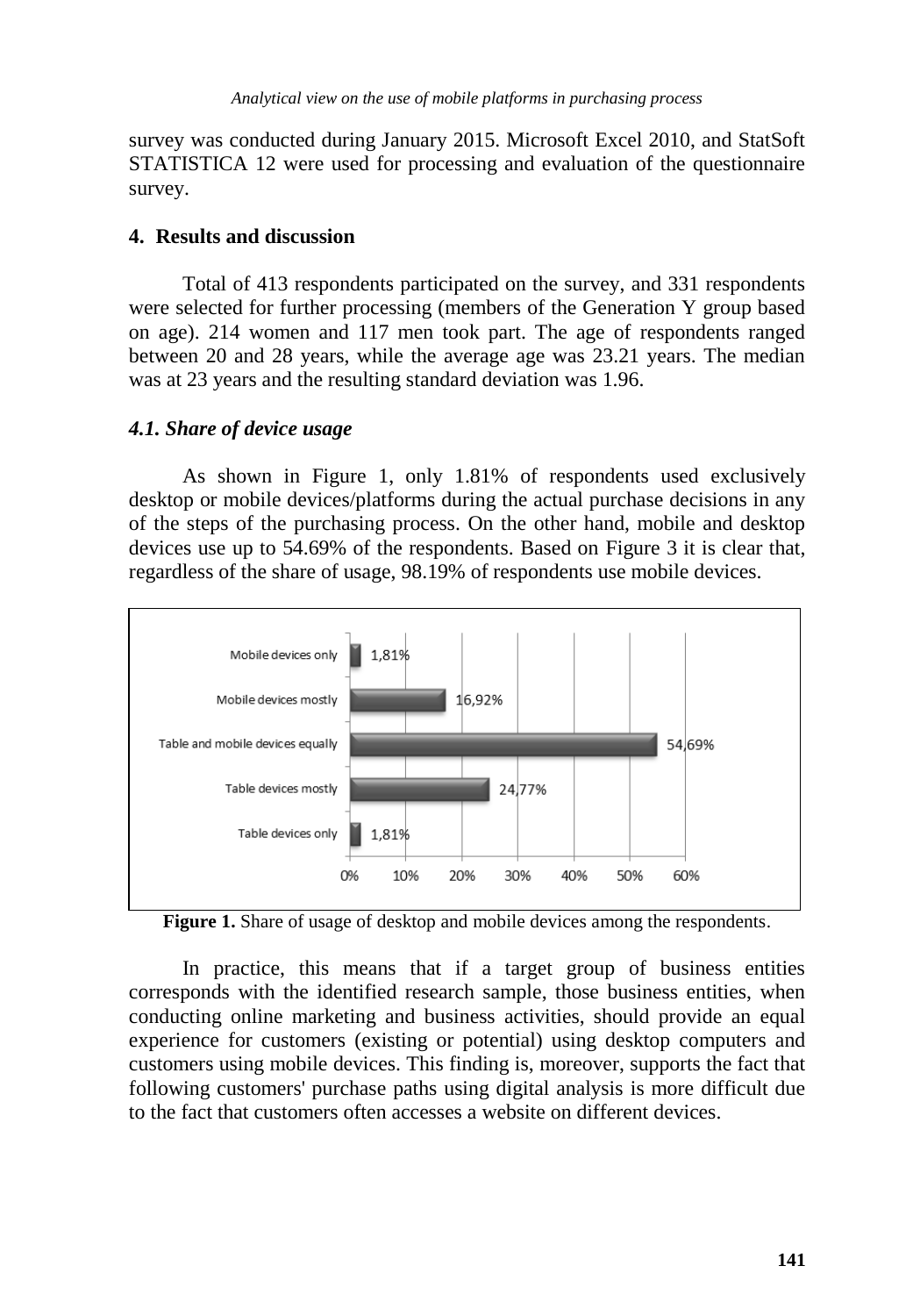#### *4.2. Purchasing products using mobile platforms*

This partial objective aimed to determine whether there is a statistically significant correlation between the ratio of platforms usage (classical electronic platforms as opposed to mobile platforms) and purchasing products using mobile platforms. Is, thus, the increased usage of mobile phones/tablets a prerequisite for customers making purchases using their mobile phones? In order to verify this the following hypothesis was tested on the level of  $\alpha = 0.05$ : H1: There is a statistically significant correlation between the ratio of platforms usage (classical electronic platforms as opposed to mobile platforms) and purchasing products using mobile platforms.

As shown in Table 1, based on Kendall-tau coefficient that we calculated, the H1 hypothesis will be rejected at the significance level of  $\alpha = 0.05$ . There is no statistically significant correlation on the chosen level of significance between the ratio of platforms usage (classical electronic platforms as opposed to mobile platforms) and purchasing products using mobile platforms. It is possible to follow certain dependence among the variables tested. This dependence is, however, relatively small.

|                                      | <b>Purchasing using mobile</b><br>platforms | <b>Ratio of platforms</b><br>usage |
|--------------------------------------|---------------------------------------------|------------------------------------|
| Purchasing using mobile<br>platforms | 1.000000                                    | 0.222068                           |
| Ratio of platforms usage             | 0.222068                                    | 1.000000                           |

**Table 1.** Correlation matrix, Kendall-tau coefficient.

# *4.3. Purchasing using a mobile platform*

The analysis showed that in the past more than 65% of respondents made a purchase using mobile platforms. As shown in Figure 2, respondents most often purchased tickets or plane tickets using their mobile phones. 31.42% of respondents marked this option. The second item most frequently purchased using mobile platforms was clothing, shoes and accessories that 29.61% of respondents purchased.

Businesses intermediating transport services and entities predominantly oriented on sale of clothing should, due to the preferences of their customers, consider spending additional resources in order to achieve continuous improvement of optimizing their websites for mobile devices. The third most commonly purchased item were books. 16.92% of respondents purchased books using this method. Respondents purchased financial products (5.44% of respondents), gift certificates (4.23% of respondents) and furniture and home decorations (2.42% of respondents) least frequently using mobile platforms. For a better understanding of the researched market, the measured data were divided based on the gender of respondents. They are graphically presented in a spider chart. As Figure 3 indicates, substantial differences between the sexes with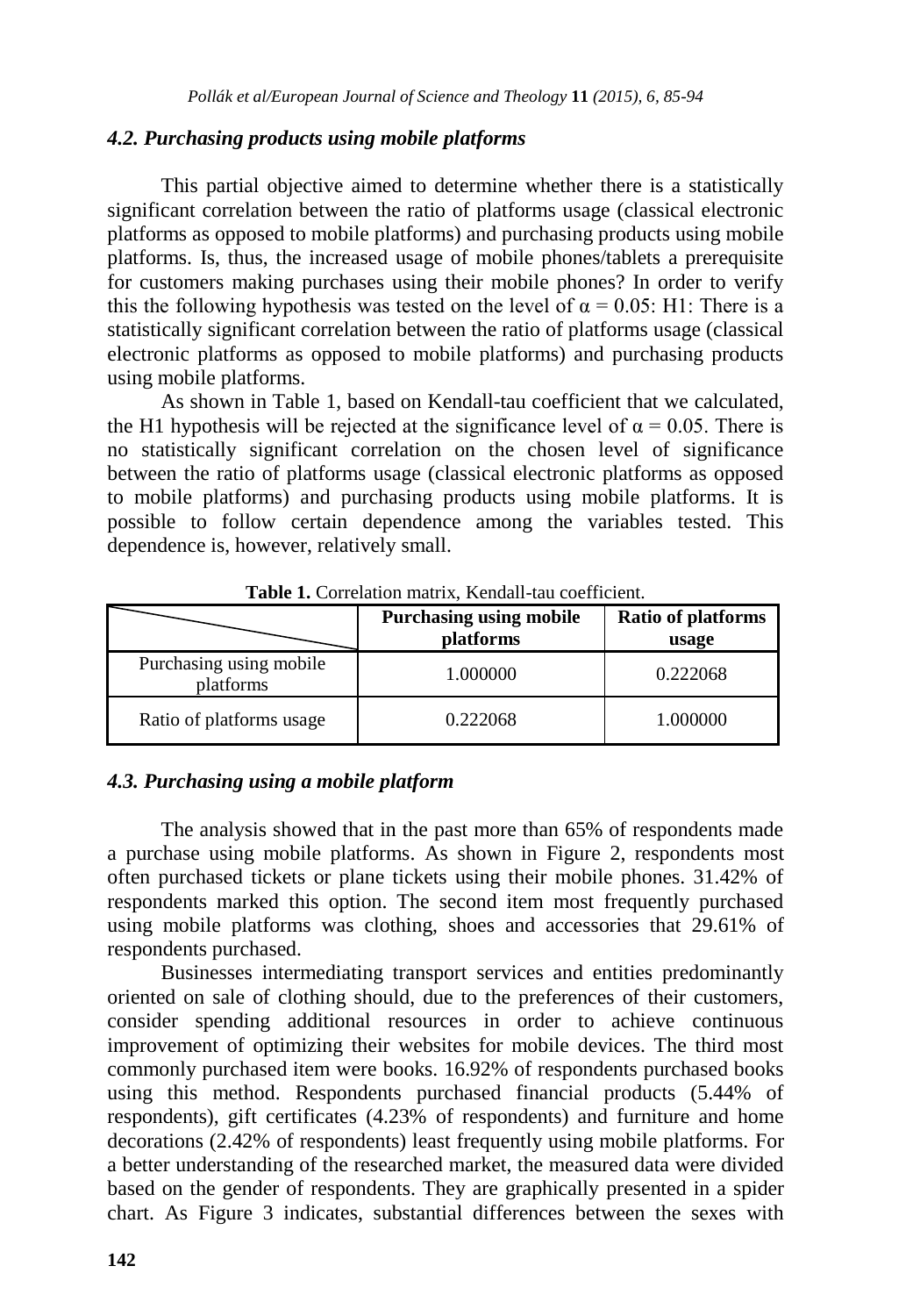respect to their shopping preferences occur only in the categories of cosmetics and electronics. Purchasing preferences between the sexes exhibit a rather homogeneous nature.



**Figure 2.** Categories of products purchased using mobile platforms.



**Figure 3.** Categories of products purchased using mobile platforms based on gender.

# **5. Conclusions**

In this paper was analyzed the usage of mobile platforms (particularly mobile phones and tablets) by Generation Y consumers. The basic theoretical starting points at the beginning of work described electronic marketing and ecommerce with the focus on mobile platforms. Based on the theoretical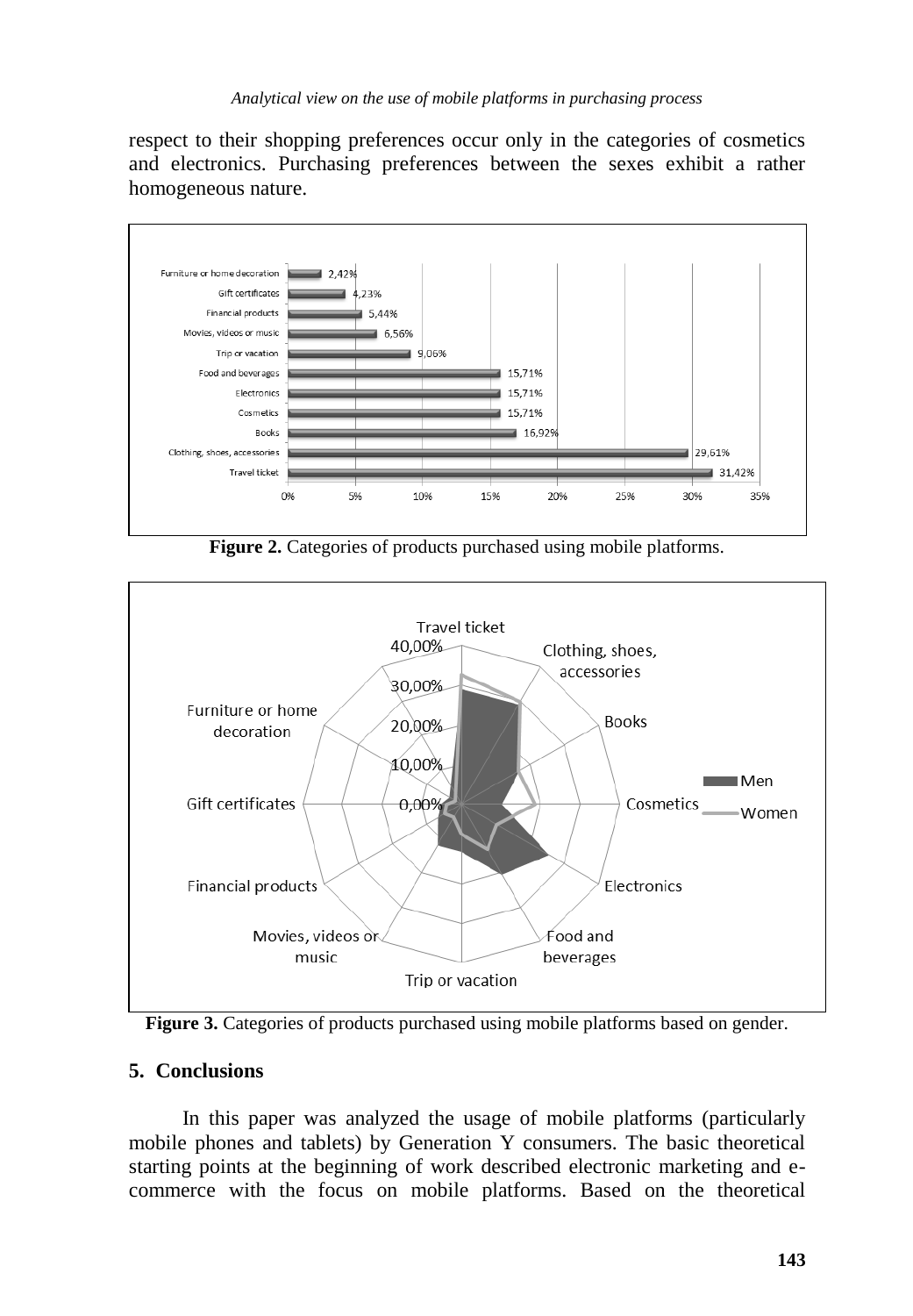background questionnaire survey was conducted with the aim to identify consumer behaviour and consumer preferences of the selected sample of respondents. Geographical location of the conducted survey contributes to the shift of the knowledge level of the given issue especially in the view of the continuity of analysis of surveys already conducted, such as: Inmar [http://go.inmar.com/rs/inmar/images/Inmar\_2014\_Coupon\_Trends\_Report.pdf] Salesforce [http://www.exacttarget.com/sites/exacttarget/files/deliverables/etmc-2014mobilebehaviorreport.pdf] and Google Shopper Marketing Council [http://www.marcresearch.com/pdf/Mobile\_InStore\_Research\_Study.pdf]. The researchers found that up to 98.19% of respondents use mobile devices. Based on this finding, the authors appeal to organizations that target customers aged 20 to 35 to consistently optimize their online content for mobile devices. It was found that 66.47% of the respondents made a purchase using their mobile phone. Compared with the results of Google Shopper Marketing Council the value found by our research is higher by almost 250%. Using mobile phones respondents most frequently purchased tickets and flight tickets (31.42%), clothing, shoes, accessories (29.61%) and books (16.92%). Based on the statistical testing it was shown that there is no statistically significant correlation between the ratio of platforms usage (classical electronic platforms as opposed to mobile platforms) and purchasing products using mobile platforms. The analysis indicates that during the process of evaluating websites performance digital analyses, when considering mobile devices performance, cyber marketers should have not made decisions solely on the basis of operations conducted by mobile devices. Even though users use their mobile phones / tablets intensely, during the actual purchase using this device/platform might ultimately not feel comfortable. Instead, they can make the purchase using a desktop computer or physically in a store. The conducted questionnaire survey also has its limitations: particularly, location and sampling of respondents. Close geographic targeting of the questionnaire survey in combination with the chosen age structure of respondents could have resulted in differences in the preferences of the sample when compared with the data recorded for the reference markets through Google Shopper Marketing Council surveys. Due to the geographic location of our analysis, however, the established connections are more so relevant, especially for local businesses and organizations operating predominantly in the Central European market.

# **Acknowledgement**

This article is one of the partial outputs of the currently solved research grant VEGA no. 1/0145/14 entitled 'Online reputation management (ORM) as a tool to increase competitiveness of Slovak SMEs and its utilization in conditions of Central European virtual market'.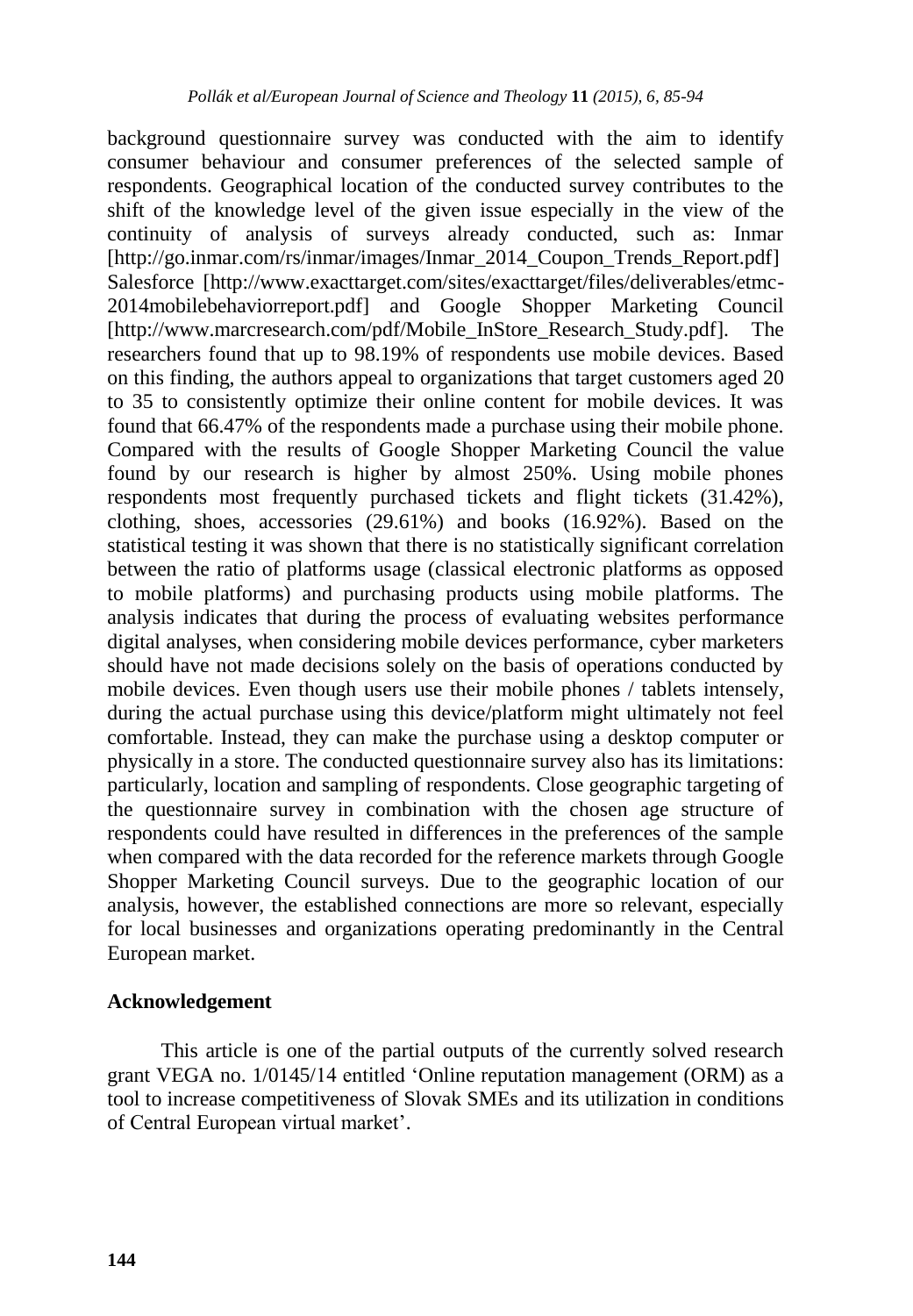#### **References**

- [1] P. Dorčák and R. Delina, Ekonomický časopis, **59(1)** (2011) 44.
- [2] J. Tinka and S. Magál, Eur. J. Sci. Theol., **9(5)** (2013) 201-209.
- [3] J. Soviar and J. Vodák, Communications Scientific letters of the University of Ţilina, **14(2)** (2012) 70.
- [4] R. Pasqua and N. Elkin, *Mobile Marketing: An Hour a Day,* John Wiley & Sons, Indianapolis, 2013, 384.
- [5] P. Marshall, K. Krance and T. Meloche, *Ultimate Guide to Facebook Advertising*, 2<sup>nd</sup> edn., Entrepreneur Media, Irvine, 2015, 327.
- [6] S. Richardson, *Mobile Commerce: How to leverage B2C business value through electronic/mobile commerce for China media express holdings*, Dissertation thesis, GRIN, Munich, 2012, 63.
- [7] A.M. Kaplan, Bus. Horizons, **55(2)** (2012) 129.
- [8] M. Becker and J. Arnold, *Mobile Marketing For Dummies*. John Wiley & Sons, Hoboken, 2010, 384.
- [9] S. Tan, *Ecom Hell: How To Make Money In Ecommerce Without Getting Burned,* ECOM HELL, San Francisco, 2013, 260.
- [10] R. Stair and G. Reynolds, *Fundamentals of Information Systems*, 7<sup>th</sup> edn., Cengage Learning, Boston, 2014, 504.
- [11] M. Samuelsson and N. Dholakia, *Assessing the Market Potential of Networkenabled 3G M-Business Services in Wireless Communications and Mobile Commerce. Hershey*, Idea Group Publishing, Singapore, 2003, 283.
- [12] T. Hayden and T. Webster, *The Mobile Commerce Revolution: Business Success in a Wireless World*, Pearson, Indianapolis, 2014, 208.
- [13] M. Leppäniemi, *Mobile marketing communications in consumer markets,* Dissertation thesis, University of Oulu, Oulu, 2008.
- [14] D.M. Scott, *The New Rules of Marketing & PR: How to Use Social Media, Online Video, Mobile Applications, Blogs, News Releases & Viral Marketing to Reach Buyers Directly*, John Wiley & Sons, New Jersey, 2013, 464.
- [15] S. Krug, *Don't Make Me Think Revisited: A Common Sense Approach to Web and Mobile Usability*, 3rd edn., New Riders, San Francisco, 2014, 216.
- [16] M. Firtman, *Programming the Mobile Web*, O'Reilly media, Sebastopol, 2013, 774.
- [17] J. Hopkins and J. Turner, *Go Mobile: Location-Based Marketing, Apps, Mobile Optimized Ad Campaigns, 2D Codes and Other Mobile Strategies to Grow Your Business*, John Wiley & Sons, Hoboken, 2012, 234.
- [18] J. Casabona, *Responsive Design with WordPress: How to Make Great Responsive Themes and Plugins*. New Riders, San Francisco, 2014, 208.
- [19] C. Peterson, *Learning Responsive Web Design: A Beginner´s Guide*, O´Reilly media, Sebastopol, 2014, 412.
- [20] J. Pulizzi, *Epic Content Marketing: How to Tell a Different Story Break Through the Clutter, and Win More Customer by Marketing Less*, McGraw-Hill, New York, 2013, 332.
- [21] A. Grant and H. Meadows, *Communication Technology Update and Fundamentals*, 13<sup>th</sup> edn., Focal Press, Waltham, 2012, 336.
- [22] M.T. Jones, *The PayPall Official Insider Guide to Mobile Profit: Make money anytime, anywhere*, PayPal Press, Berkeley, 2011, 264.
- [23] S. Szabo, P. Dorčák and V. Ferencz, *The significance of global market data for smart e-procurement processes,* Proc. of IDIMT-2013, Johannes Kepler Universität, Linz, 2013, 217-224.